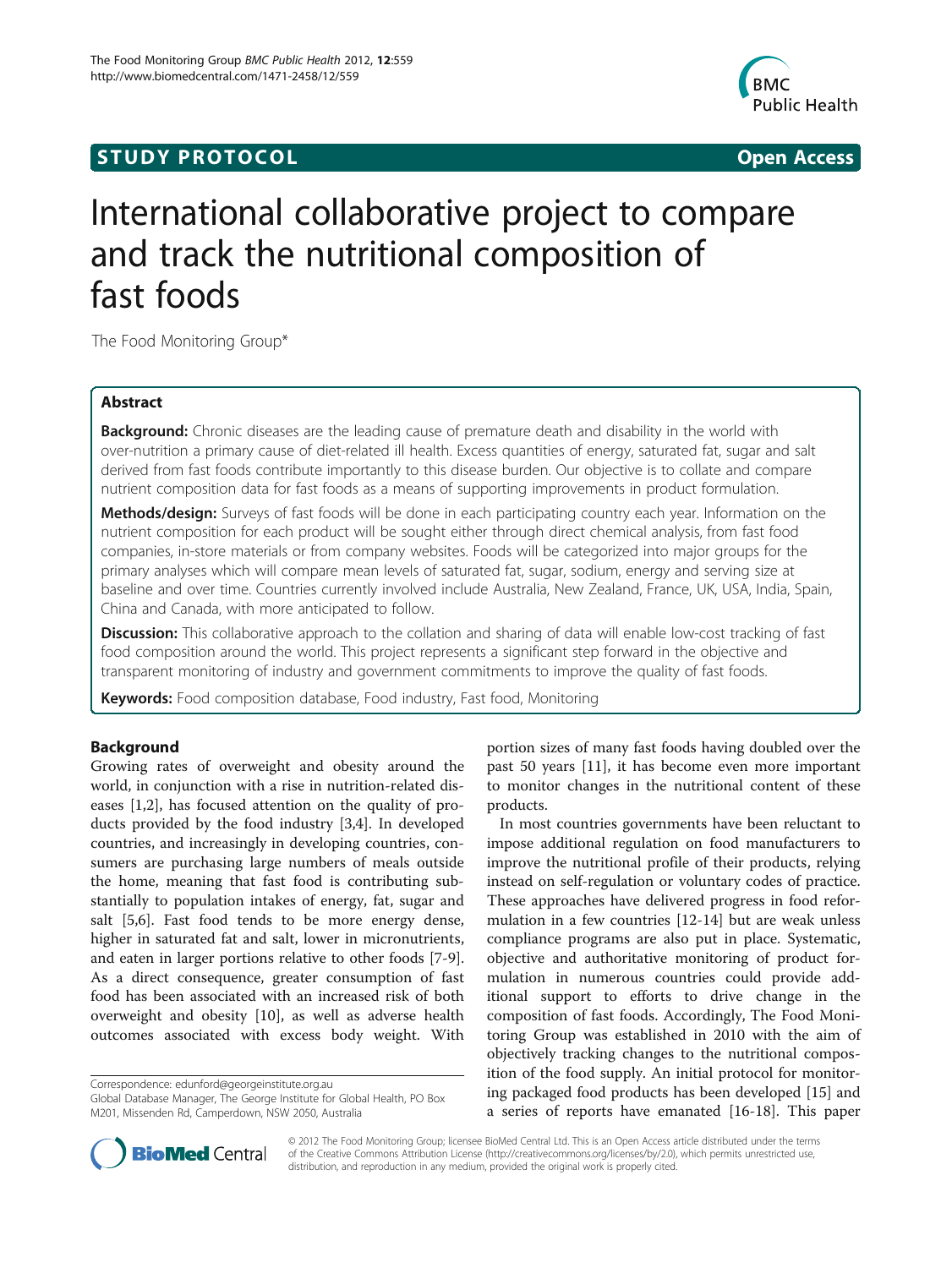now describes a protocol for comparing and monitoring the nutritional composition of fast food products around the world.

## Overall goal and objectives

The overall goal of this project is to collate nutrient composition data for fast foods in different countries with the objective of supporting efforts to improve the quality of products provided by the global fast food industry. This will be done by collecting each year, information about product composition in a standardized format for major fast food chains in a large number of different countries. The primary outcome measures to be assessed will be energy content, saturated fat, sugar, sodium, and serving size, in line with the World Health Organization's Global Strategy on Diet, Physical Activity and Health [\[19\]](#page-6-0). There will be three main objectives:

- 1. To compare the mean levels and ranges of the primary outcome measures in each fast food category between countries
- 2. To compare the mean levels and ranges of primary outcome measures for fast food categories between companies
- 3. To track changes over time in the mean levels and ranges of the primary outcome measures in fast food categories by country and by company.

## Methods/design

This project will comprise annual surveys of fast food products in countries around the world with the goal of documenting the composition of the main products available for purchase in each major fast food chain in each country. The same basic methodology will be applied in each country to enable robust comparisons at baseline and reliable tracking of changes in product composition over time.

## Countries to be included

The goal is to include a broad geographic coverage of countries. There will be no restriction on the number of countries that can participate in this project although in practice the availability of data and resources will initially limit the countries involved.

## Companies and products to be included

A fast food chain will be defined as an outlet that sells food products that are ready-to-eat, sold in servings with standard content and size, and not in their final package before arriving at the outlet. In the first instance we will seek to include the ten fast food chains with the most outlets in each country. If resources permit we will further seek to include all fast food chains with 20 or more outlets in the participating country.

In reporting of project findings the description of sampling methods in each country will be outlined, the likely completeness of coverage achieved described and the potential for bias in the data collection process detailed.

## Data sources

Depending upon the resource available, collaborating countries will determine the most feasible data source. These may include:

- *Fast food companies -* if possible countries will be encouraged to obtain nutritional information directly from fast food companies to ensure the data are as up to date as possible
- Websites most trans-national fast food companies provide nutritional information for their products on the company website
- *Direct chemical analysis* in countries where nutrient information is not available for fast food products, and where resource is available, data may be obtained through direct chemical analysis of the products. It is likely that in this situation resources will limit the number of fast food chains and products that can be targeted. If analyzed data are used this may also be used in quality control of data from other sources
- Pamphlets/tray liners/other packaging information collected in-store – in some countries information on nutrient content may be available on materials available in-store such as tray liners and pamphlets, as well as the product packaging.

The information included in the database will be in English.

## Nutrient data to be collected

Collaborating countries will be encouraged to adopt one of the following strategies for data collection every year, depending upon the level of resource available:

- Nutrient information for all products from all selected fast food chains- If adequate resources are available this is the preferred option. Major fast food outlets in each country will be identified, a full listing of all foods for sale recorded and the primary variables sought for each product. Where nutrient information is not available, information on the company name and product name will still be recorded.
- Focus on data for selected fast food chains Where resources are limited initial efforts may be restricted to specific fast food chains. For example, information may be more readily available from large multinational fast food chains than local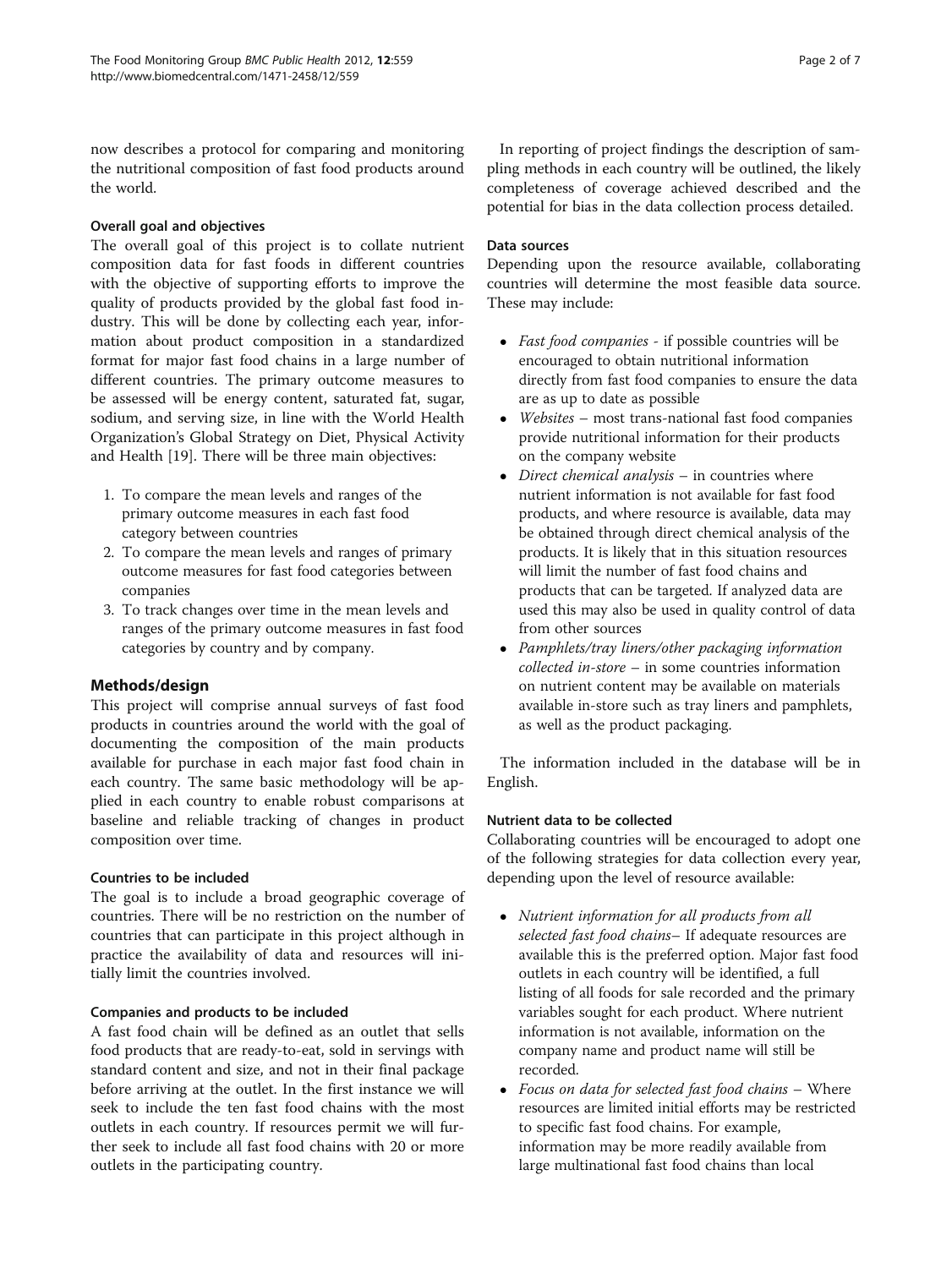chains. Collaborators will be encouraged to collect information from as many major chains as possible, in line with the company inclusion criteria.

The variables that will be sought for each fast food item are indicated in Table 1. If full data are not available values will be recorded as missing. In particular, products for which only company name and product name are available with no data on nutritional content will be recorded to highlight the absence of data. Wherever resources allow, the data entry process will be checked by selecting a random sample of 5 % of entries from each country and having a second researcher compare the information in the database against the original source.

## Table 1 Variables to be collected<sup>\*</sup> and format

| Primary                        | Format                                                                                          |
|--------------------------------|-------------------------------------------------------------------------------------------------|
| Country                        | country where data are collected                                                                |
| Fast food category             | refer to Table 2                                                                                |
| Fast food sub-category (major) | refer to Table 2                                                                                |
| Company name                   | as per data source                                                                              |
| Product name                   | as per data source                                                                              |
| Serving size                   | grams or millilitres                                                                            |
| Energy                         | kilojoules or kilocalories / 100 grams<br>or 100 millilitres                                    |
| Saturated fat                  | grams / 100 grams or 100 millilitres                                                            |
| Total sugars                   | grams / 100 grams or 100 millilitres                                                            |
| Sodium*                        | milligrams / 100 grams or 100 millilitres                                                       |
| Data source                    | NIP, MANUF, WEB, DATAB, OTHER                                                                   |
| Date of data collection        | date (dd/mm/yyyy)                                                                               |
| Secondary <sup>1</sup>         |                                                                                                 |
| Total fat                      | grams / 100 grams or 100 millilitres                                                            |
| Trans fat                      | grams / 100 grams or 100 millilitres                                                            |
| Monounsaturated fat            | grams / 100 grams or 100 millilitres                                                            |
| Polyunsaturated fat            | grams / 100 grams or 100 millilitres                                                            |
| Protein                        | grams / 100 grams or 100 millilitres                                                            |
| Carbohydrate                   | grams / 100 grams or 100 millilitres                                                            |
| Dietary fibre                  | grams / 100 grams or 100 millilitres                                                            |
| Sub-category (minor)           | as defined for each country                                                                     |
| Ingredients list               | Listing of ingredients                                                                          |
| Price                          | cost of product per item                                                                        |
| Promoted as healthy<br>option  | Yes/No - promoted by food<br>manufacturer as small portion,<br>lite option, or healthier option |
| Notes                          | as deemed important by each<br>collaborating country                                            |

NIP, nutrition information panel on product packaging; MANUF, direct from manufacturer; WEB, direct from internet site; DATAB, from external branded database.

\*it will also be possible to submit data as salt in grams / 100 grams or 100 millilitres.

{ countries will be required to indicate if the definition for a nutrient varies from that in the protocol.

 $\P$  additional variables can be collected by each country as required (e.g. calcium).

Data will be entered into a password-protected online database with the data source recorded for each entry. Data entry will be done either manually product by product, or by upload of data from another electronic source. Central management will be provided by The George Institute in Sydney, Australia with data collection materials made available to collaborators as required.

### Categorization of fast foods

The definitions used for these product categories are based on those utilized for prior reports [[16,20\]](#page-6-0) which were in turn derived from the categorizations commonly used by the fast food industry (Table [2\)](#page-3-0). The overarching goal for the categorization system is that it be broadly applicable internationally and reflect both industry practices and consumer purchasing patterns. This will enable reporting that is easily interpretable by industry, government, consumers and other stakeholders. Some additional food categories may be identified as further countries participate and there will be scope to add to the initially defined categorization system if required. While this may increase complexity it will enable appropriate flexibility in the collection of data and the reporting of results.

### Analysis and reporting of data

Analyses will initially focus on the primary outcome measures (Table 1). There will be tabulations that summarize the number of products in each category and the completeness of the data overall, by country and by company. Mean levels (and ranges) for all nutrient values will be determined for the same groupings. Primary analyses will be reported per 100 g with additional estimates made per serve. Where values are only reported per serve, efforts will be made to also obtain values per 100 g or else calculated on the basis of the serving size. Mean values of nutrients will be compared between companies, between countries and over time.

## Current status

Data for six countries (Australia, France, UK, USA, New Zealand and Canada) have been entered into the central database for proof of concept comprising full nutritional information for >2,000 fast food products in 2011 [\[21](#page-6-0)]. We anticipate the addition of data from as many countries again in the next 12 months and further increases each year thereafter. The challenge is likely to be in obtaining data describing the nutrient content of fast foods manufactured by smaller companies and companies operating in developing countries where nutrition information is not readily available. In these circumstances the efforts of local collaborators will be essential and direct chemical analysis may be required to determine composition.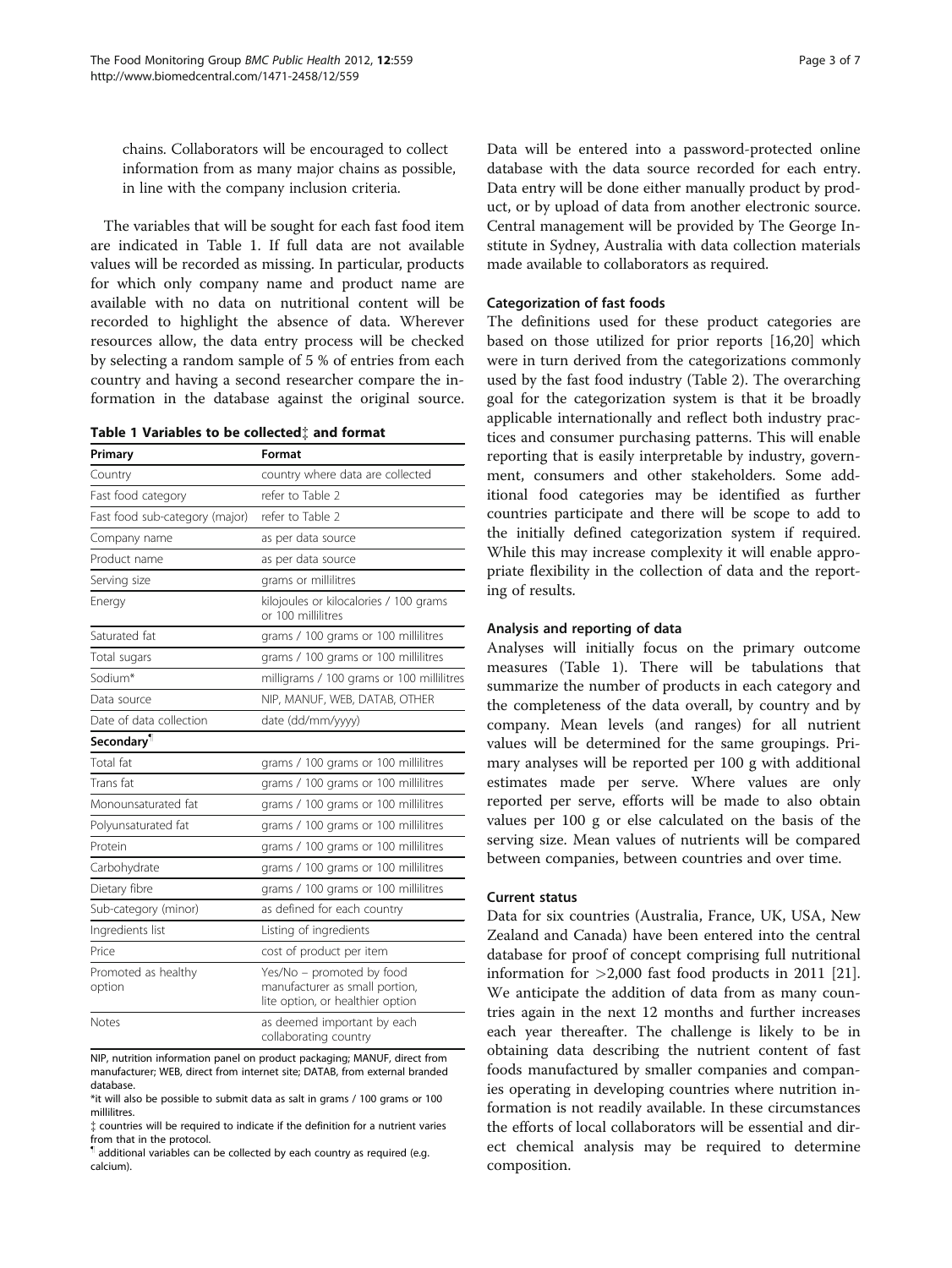## <span id="page-3-0"></span>Table 2 Fast food categorization system

| Fast food category           | Food sub-category<br>(major) | Food sub-category<br>(minor) | <b>Description</b>                                                                |
|------------------------------|------------------------------|------------------------------|-----------------------------------------------------------------------------------|
| Asian                        | Thai                         |                              | Thai take-away meals and products                                                 |
|                              | Chinese                      |                              | Chinese take-away meals and products                                              |
|                              | Indian                       |                              | Indian take-away meals and products                                               |
|                              | Sushi and rice-paper rolls   |                              | All sushi and rice-paper rolls                                                    |
|                              | Other                        |                              | Other Asian take-away products and meals<br>not in above categories               |
| Beverages                    | Juice                        |                              | Fruit and vegetable juices, pure fruit smoothies                                  |
|                              | Milkshakes/ smoothies        |                              | Milkshakes, thickshakes, milk-based smoothies<br>and other milk-based drinks      |
|                              | Water                        |                              | Plain and flavoured waters                                                        |
|                              | Soft drink                   | Sugar-sweetened              | Sugar-sweetened soft drinks                                                       |
|                              |                              | Sugar free                   | Artificially-sweetened soft drinks                                                |
|                              | Tea/coffee/hot chocolate     |                              | Tea, coffee, hot chocolate, and iced variations                                   |
|                              | Other                        |                              | Other take-away beverages                                                         |
| Breakfast                    | Savoury                      |                              | Breakfast rolls/wraps/sandwiches, hot breakfasts, hash brown                      |
|                              | Sweet                        |                              | Pancakes/hotcakes                                                                 |
|                              | Other                        |                              | Plain English muffins, bagels, yoghurt, cereal                                    |
| Burgers                      | Beef burgers                 |                              | All beef-based burger products (excluding sandwiches)                             |
|                              | Fish burgers                 |                              | All fish-based burger products (excluding sandwiches)                             |
|                              | Chicken burgers              |                              | All chicken-based burger products (excluding sandwiches)                          |
|                              | Vegetarian burgers           |                              | All vegetarian burger products (excluding sandwiches)                             |
| Chicken                      |                              |                              | Fried/grilled/roasted chicken, nuggets, hot wings                                 |
| Dessert                      |                              |                              | Dessert products                                                                  |
| Dressings/condiments         | Sweet                        |                              | Dessert sauces, sweet spreads                                                     |
|                              | Savoury                      |                              | Salad dressing, croutons, savoury sauces and spreads, gravy                       |
| Other                        |                              |                              | Ribs, boxed meals etc.                                                            |
| Pasta                        |                              |                              | Pasta dishes                                                                      |
| Pizza                        | Meat-based toppings          |                              | Take-away pizza products with meat-based toppings                                 |
|                              | Seafood toppings             |                              | Take-away pizza products with seafood-based toppings                              |
|                              | Vegetarian toppings          |                              | Take-away pizza products with vegetable-based toppings                            |
| Salads                       | Garden/plain salads          |                              | Garden salads or other plain salads                                               |
|                              | Salads with meat             |                              | Salad products with beef, chicken, lamb or fish                                   |
| Sandwiches                   | Beef-based sandwiches        |                              | Beef-based sandwiches, wraps etc. (excludes burger-bun products)                  |
|                              | Chicken-based sandwiches     |                              | Chicken-based sandwiches, wraps etc. (excludes<br>burger-bun products)            |
|                              | Fish-based sandwiches        |                              | Fish-based sandwiches, wraps etc. (excludes burger-bun products)                  |
|                              | Vegetarian sandwiches        |                              | Vegetarian sandwiches, wraps etc. (excludes burger-bun products)                  |
|                              | Other sandwich products      |                              | All other sandwich products                                                       |
| Seafood                      |                              |                              | All seafood products                                                              |
| Sides                        | Fries                        |                              | Salted and unsalted fries                                                         |
|                              | Other                        |                              | All sides (excluding fries) such as onion rings,<br>vegetables, garlic bread etc. |
| Soup                         |                              |                              | Soup products                                                                     |
| Cakes, muffins<br>and pastry | Cakes                        |                              | Sweet cake products including sweet muffins                                       |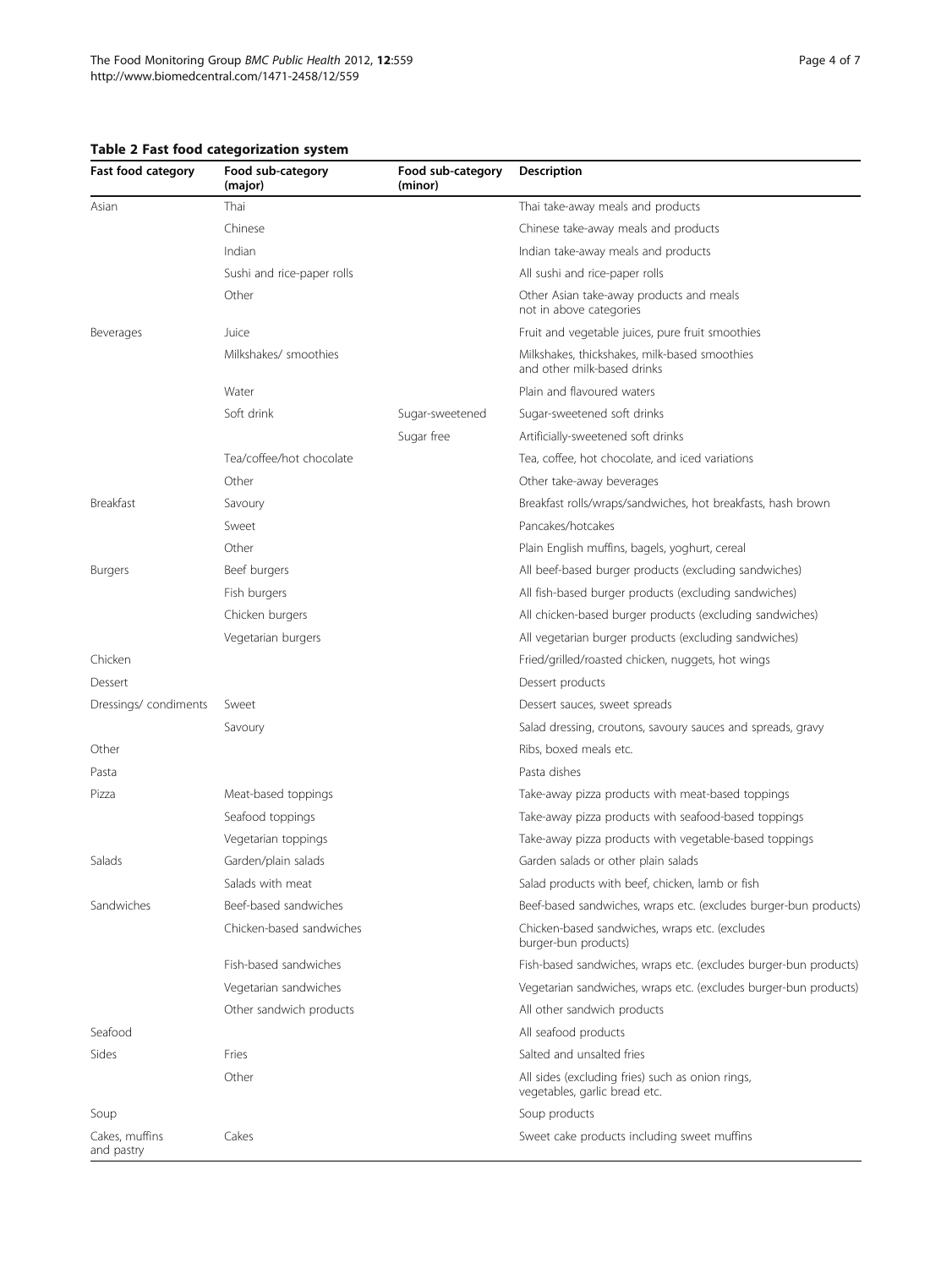|                                | <b>Muffins</b>                | Savoury muffins                                     |
|--------------------------------|-------------------------------|-----------------------------------------------------|
|                                | Sweet pastry-based products   | Pastry-based products such as danishes, tarts etc.  |
|                                | Savoury pastry-based products | Savoury-based products such as empanadas, pies etc. |
| Other cereal-based<br>products | Tacos                         | Tacos and other wheat/maize-based products          |
|                                | Kebabs                        | Kebab products                                      |
|                                |                               |                                                     |

## Table 2 Fast food categorization system (Continued)

### Management, data sharing and authorship

The project will be managed on a day-to-day basis by an operational Secretariat based at The George Institute for Global Health in Sydney. High-level decisions about the direction of the initiative will be made by the Management Committee which will be comprised of one nominated senior representative from each participating country (members listed in Acknowledgements). The Management Committee member for each country may also nominate other individuals involved in the database as members of The Food Monitoring Group.

Each contributing country will have access to summary data from all countries as well as full access to their own data. Collaborators will be free to independently analyze and publish communications based upon the data they have contributed. Analyses and outputs involving data from two or more participating countries will require the agreement of each Management Committee member who will be responsible for sign off on each use of the data from their country. There will be a number of primary publications involving all the countries in the collaboration and the Secretariat will take responsibility for ensuring that agreement is obtained from all parties for these. Authorship of these primary publications will be in the name of the collaborative group (The Food Monitoring Group). Authorship of publications involving a limited number of countries will be at the discretion of the Management Committee members involved.

Management Committee members will be free to distribute their own dataset to other collaborators in this initiative and groups outside the collaboration. The Secretariat will not provide datasets from any country to a third party and collaborators from one country will not have the capacity to pass on the dataset of another country. External access to the full datasets will only be provided if all Management Committee members agree. In general the principle underlying the distribution of information from the project will be that it be shared freely amongst groups with public health goals with restrictions on sharing limited primarily to ensure quality of analysis and outputs. This will include industry groups who may be provided with reports through collaborations established with the Management Committee members as part of their efforts to improve the quality of the food supply.

#### **Discussion**

This initiative represents the first coordinated effort to objectively and systematically quantify the characteristics of high volume fast foods sold around the world. It is anticipated that the ready availability of such data will support global fast food companies and governments in their efforts to improve the quality of the food supply [[22\]](#page-6-0). In particular we hope the project can be used to drive improvements in the average composition of fast foods around the world, which even if small, have great potential to deliver significant health gains because so many people eat fast food so often [\[23](#page-6-0)].

Early outputs from the project will allow primarily for between country and between company comparisons of fast foods currently on the market. These analyses will set the baseline against which future progress in improving the nutritional quality of fast foods can be recorded. Pilot work using fast food nutrient data from six countries and six large multinational fast food outlets has shown the large variation in fast food composition between product categories, countries and companies [\[21\]](#page-6-0) and a more detailed analysis of the Australian data showed that there were 5-, 10- and even 20-fold differences in salt content between comparable products [[16](#page-6-0)]. This level of variation is unlikely to be required for technical reasons and suggests significant potential for reformulation towards healthier compositions. The international comparisons also showed that apparently identical products sold by the same company in different markets can have markedly different compositions between countries.

A primary objective of the project is to collect data in the same format across multiple jurisdictions over time. The use of a standard protocol will make direct comparisons between diverse regions of the world possible and allow for robust monitoring of changes in the composition of products. There is significant need for an independent third party to take on this role because the fast food sector makes many commitments to improving its products but there are few countries in which governments or their agencies monitor the impact of these pledges.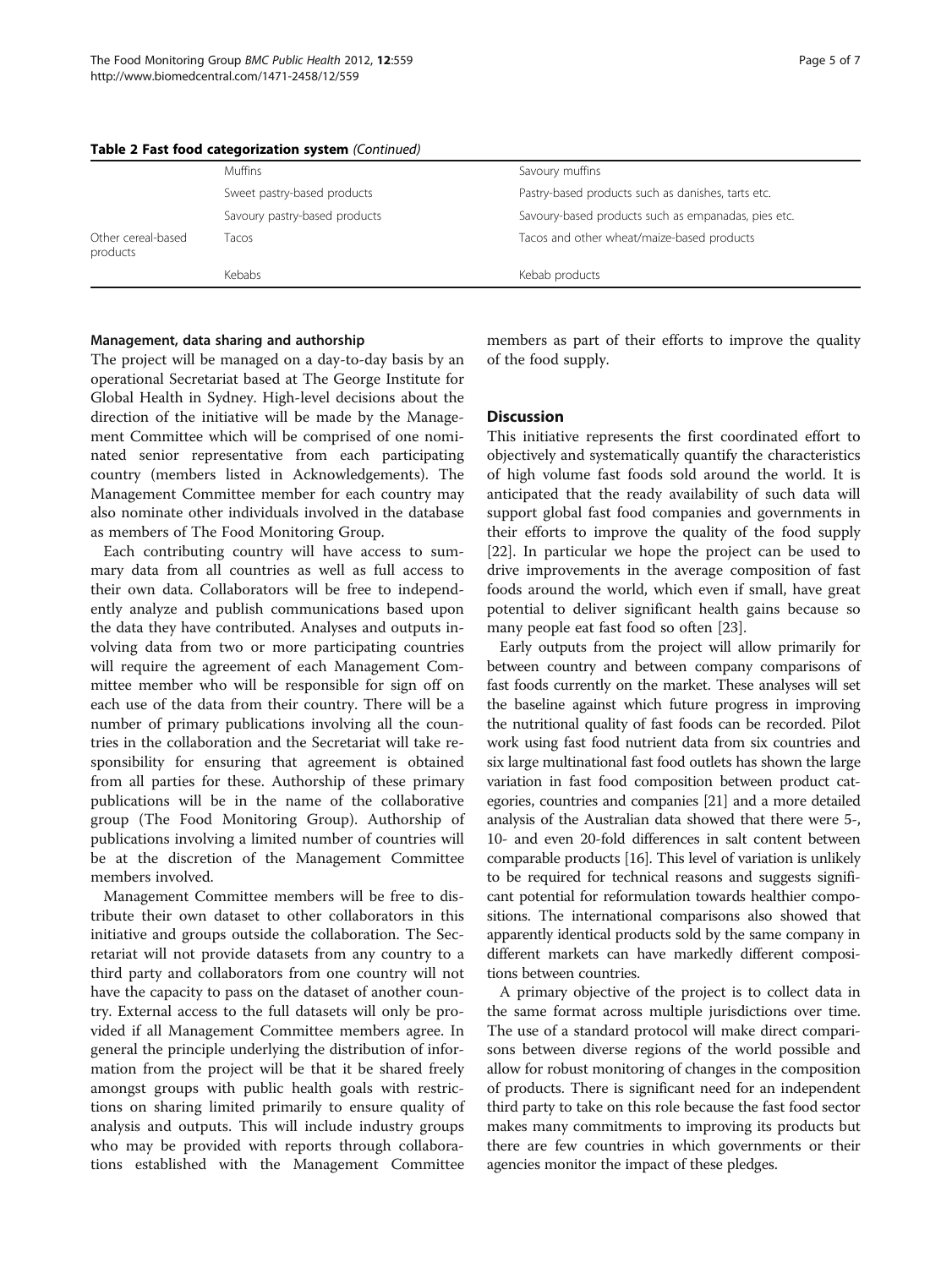The project currently involves a limited number of countries and is not globally representative in its initial membership. It is anticipated that additional countries will become involved as the project progresses and the protocol has been designed to enable this. The absence of available nutrition information for fast food products in some countries may limit the analyses that can be done. However, highlighting the absence of data for particular countries and particular companies will be an important secondary output from this project and will be used to drive policy changes towards greater transparency. The absence of sales data that define the numbers of each product sold will also be a significant limitation since a number of companies have introduced healthier menu items but have not made available data about the volume of the product sold [\[24](#page-6-0)].

There is also the possibility that perceived inaccuracies in the food composition data reported by the companies will undermine the integrity of the project. It will be impossible to directly analyze the levels of all nutrients in all products in the database, although there are a number of countries in which a sample of foods will be tested in this way. As such it will be possible to make some quantification of the extent to which systematic or random errors might influence the project conclusions. In conjunction with the observation that many of the larger chains already base their nutritional reporting on direct analysis done by credible parties external to their organizations it is not anticipated that the quality of the data will be a major issue.

In conclusion, this project will provide new information about the composition of fast foods around the world which will be used to support efforts to achieve progressive, manageable, across-the-board reformulation of fast food products around the globe. Sustained small-tomoderate improvements in the food supply would reap significant public health gains and avert much premature chronic disease. With the rates of non-communicable diseases such as obesity, type 2 diabetes and cardiovascular disease increasing worldwide, there is a strong argument for renewed efforts to achieve population-wide reductions in sodium, saturated fat, sugar and energy consumption.

#### Competing interests

Food Monitoring Group Management Committee: Elizabeth Dunford is the research officer and Bruce Neal is the Chair of the Australian Division of World Action on Salt and Health. Graham Macgregor is the Chairman of World Action on Salt and Health. Elizabeth Dunford has received funding from the World Health Organisation (WHO) to develop a tool for monitoring sodium content in foods; Sebastien Czernichow is a board member and consultant for Sanofi; he is a consultant for Unilever and received payment for developing education presentations; he has received payment for lectures from Servier. Cliona Ni Mhurchu is a consultant for Food Standards New Zealand; she is a member of the Food and Nutrition Working Group for the Heart Foundation of New Zealand; she has been reimbursed for travel expenses by the International Life Sciences Institute. Bruce Neal is a consultant and member of the boards for Roche Diagnostics, Takeda and PepsiCo; he has received payment for lectures or reimbursement for travel

from Amgen, AstraZeneca, Glaxo- SmithKline, Novartis, PepsiCo, Pfizer, the Pharmacy Guild of Australia, Sanofi Aventis, Servier and Tanabe; his institution has received funding from the Australian Food and Grocery Council, Bupa Australia, Johnson and Johnson, Merck Schering Plough, Roche Diagnostics, servier and United Healthcare Group. No other competing interests were declared by members of the Food Monitoring Group.

#### Author's contributions

ED wrote the first draft of the manuscript with input and review from all other authors (members of The Food Monitoring Group). All authors read and approved the final manuscript.

#### Sources of support

E Dunford is supported by a Sydney Medical School Foundation scholarship and B Neal by an Australian Research Council Future Fellowship.

#### Acknowledgements

The current Management Committee Members of the Food Monitoring Group are:

Argentina: Lorena Allemandi, Fundacion Interamericana del Corazon and Norma Samman, Universidad Nacional de Tucumán

Australia: Bruce Neal (Chair), Elizabeth Dunford, The George Institute, Sydney Barbados: Trevor Hassell, Barbados National Chronic Non Communicable Diseases Commission

Brazil: Elizabete Wenzel de Menezes, Universidade de São Paulo Canada: Mary L'Abbe, University of Toronto

China: Li Yan, The George Institute, Beijing

Costa Rica: Adriana Blanco-Metzler, Costa Rican Institute of Research and Education on Nutrition and Health (INCIENSA), Tres Ríos Costa Rica Cuba: Lourdes Valdes, CUBAFOODS

Ecuador: Johana Ortiz, Cuenca University

Fiji: Wendy Snowdon, Pacific Research Centre for the Prevention of Obesity and Non-Communicable Diseases, Fiji National University and Deakin **University** 

France: Sebastien Czernichow, Departement of Nutrition, Ambroise Paré Hospital (AP-HP); Université Versailles St-Quentin, Boulogne-Billancourt Guatemala: Julieta Salazar de Ariza, Universidad de San Carlos de Guatemala India: Pallab Maulik, The George Institute, Hyderabad

Malaysia: A. Rashid Rahman, University College of Medical Sciences Cyberjaya

Mexico: Simon Barquera, Instituto Nacional de Salud Pública, Mexico City Mongolia: Tsoogi Bayandorjt and Salik Govind, World Health Organisation Mongolia

New Zealand: Cliona Ni Mhurchu, The University of Auckland Panama: Leticia de Núñez, Universidad de Panamá

Peru: Maria Reyes Garcia, Centro Nacional de Alimentacion y Nutricion, Lima Singapore: Gladis Lin, Health Promotion Board, Singapore

South Africa: Petro Wolmarans, Medical Research Council, Cape Town Spain: Gregorio Varela-Moreiras, University CEU San Pablo and Spanish Nutrition Foundation

The Netherlands: Caroline van Rossum, Susanne Westenbrink, RIVM, Bilthoven

United Kingdom: Graham MacGregor, Queen Mary University of London and Susan Jebb, MRC Human Nutrition Research

### Other contributors to the Group include:

Ruth Charrondiere, FAO; Beatriz Champagne, InterAmerican Heart Foundation; Branka Legetic, PAHO; Barbara Legowski, PAHO; Hubert Linders, Consumers International

Argentina: Verónica Schoj, Fundacion Interamericana del Corazon Australia: Jacqui Webster, The George Institute for Global Health

Canada: Norm Campbell, University of Calgary; JoAnne Arcand, University of Toronto; Hasan Hutchinson, Health Canada; Bill Jeffery, Centre for Science in the Public Interest, and International Association of Consumer Food **Organizations** 

Chile: Omar Pérez Santiago, Liga Ciudadana, Chile

Fiji: Bill Aalbersberg, University of the South Pacific; Arti Pillay, Fiji National **University** 

India: Rama K. Guggilla, The George Institute India

Mexico: Ricardo Correa-Rotter, National Medical Science and Nutrition Institute Mongolia: Tsoogi Bayandorjt and Salik Govinds, World Health Organization